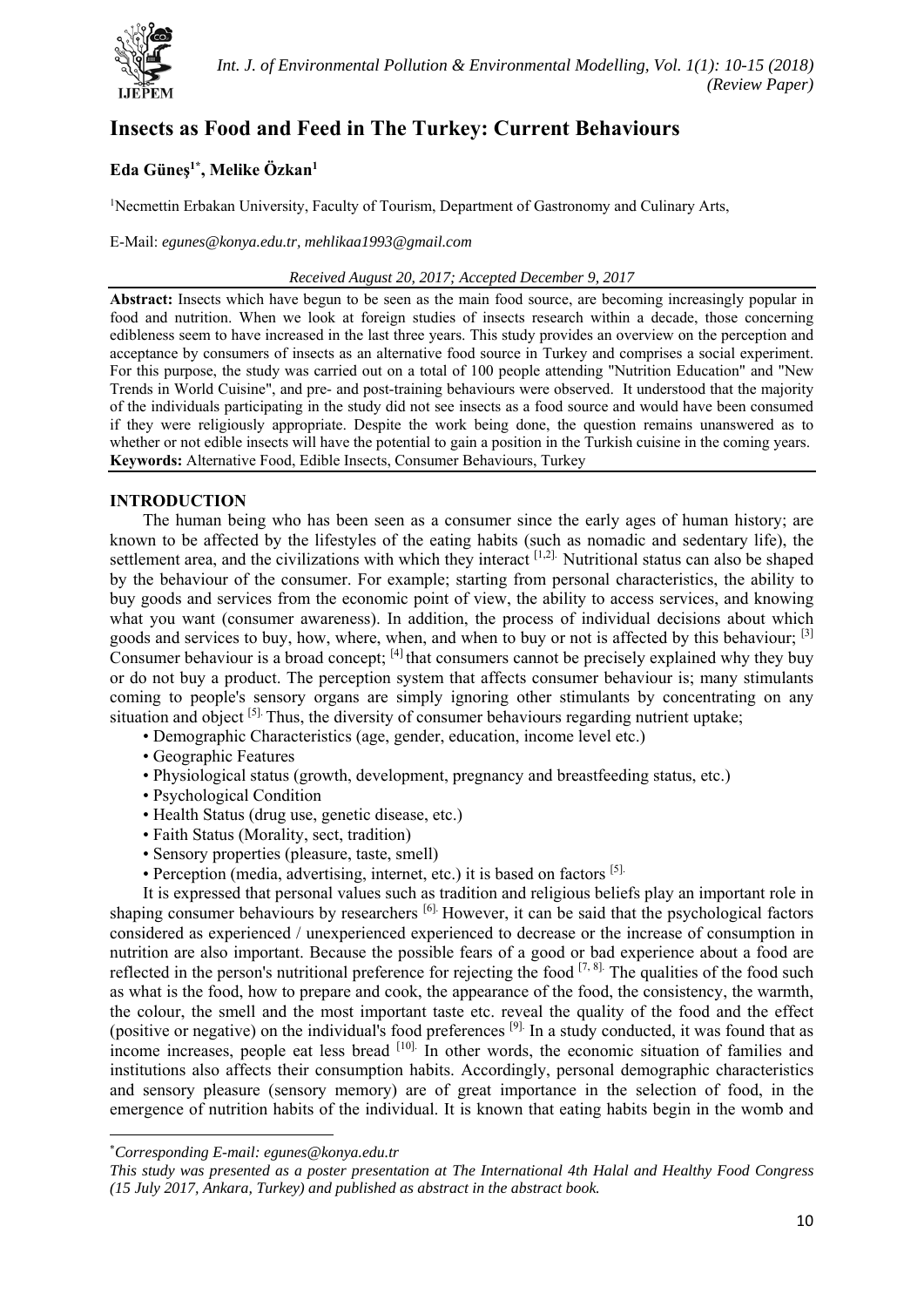fetuses are known to have learned habits here [11]. If the basic food items are not taken more than once, various diseases are seen in the individuals and it is necessary to create a menu depending on the necessity of nutrition [12]. Although the transportation and consumption of food to the food items is due to the food source, the geographical variety in which the person is living varies in the choice of food. One who wants to consume protein in our country can supply this need sheep's in Central Anatolia, cattle breeding in Eastern Anatolia, seafood and legumes in the Mediterranean, and insects in countries like Asia-Africa<sup>[5, 13]</sup>. Insect consumption, not in Turkey; it has long been used as one of the main foodstuffs in Asia, Africa, Latin America and even Australia. Insects are the reason for the growing world population to be discussed as a new / alternative source of protein that has a potential for ecological (positive) and economic value compared to the need for nutrition and traditional animal breeding. Every country and every nation that has different gastronomic cultural heritages around the world is diversified in terms of approaches to new food products, acceptance rates, culture. For example, in tropical regions while the defeat of insect species nearly two thousand, Luxembourg and Turkey was also in shows uncertainty about the insect consumption in certain countries  $[14, 15]$ . Numerous insect species appear to be culturally important as nutrient values that are both harmful, disgusting and frightening for some societies in the history of humankind, while attracting interest for others (egg, honey, pollen, silk), as well as forensic cases and laboratory use as model organisms [16]. Insects can be used as food additives in the arts (literary, novel, poetry, film, games, music, handicrafts), dreams, history, religion, public health as well as small and large cattle breeding and fish meal production as a result of their work $[17, 18]$ . From the perspective of Turkish culinary culture, there is no other study about the renewability of insects until now. In order to be able to be determined in social experiments; the performances of the individuals and the performances of the control group should be compared without any intervention before and after the pre-training situations, the obtained data should be evaluated in the desired behaviour, the positive expectations are evaluated as negative, and the external behaviours are evaluated as negative  $[19, 20, 21, 22]$ . Targeted behavioural development is determined by comparing the success of the application with control and experimental groups  $[21, 22, 23]$ . Insects in Turkey generally harmful and frightening as by: insect proteins in many countries, carbohydrates, trace elements, thanks to amino acids and minerals in terms of nutritional value of high and low-fat occurs has led them to be seen among food deemed appropriate in terms of health.

This study attempts to address the possible position of edible insects as an old nutrient and new / alternative food in many international studies. Turkey in insects by providing an overview of the available data on food as perceived from the perspective of the consumer and acceptance comprises a social experiment. It is being debated whether the "feeding with insects", which is starting to be seen as new / alternative food, cannot be used with various perception systems in our country.

#### **MATERIALS AND METHODS**

Konya Necmettin Erbakan University Gastronomy Culinary Arts undergraduate and graduate students were selected as research universes. The study group consisted of approximately 14 weeks (average 40-45 for each presentation) of "Edible Insects as Alternative Food Source" between January and June 2017, randomly selected from students with nutritional awareness of alternative foods and processing systems, was performed. The responses given before and after the training were recorded <sup>[22]</sup>. The study was conducted on edible insects in the context of new food products identified by Siegrist  $[24]$ . The choice of edible insects as food affects a variety of factors, including cultural, social, environmental and religious responsibility, obstacles, one's own risk behaviour, and anxieties. The study presents a framework that captures the evaluation process for acceptance (positive behaviour / usability) or refusal (negative behaviour / unusable thought) of young consumers when new food products are introduced to the market. Because the exhibited behaviour is not a similar study and social experiment on insects; The observation form which was developed <sup>[25]</sup> and its validity is 88% was arranged according to the training, positive (perspective to be attained) and negative (external behaviours to be attained) behaviours. Frequency is taken into consideration in data analysis. Thus, the attitudes of the individuals in our country on the consumer perception of edible beetle availability are evaluated.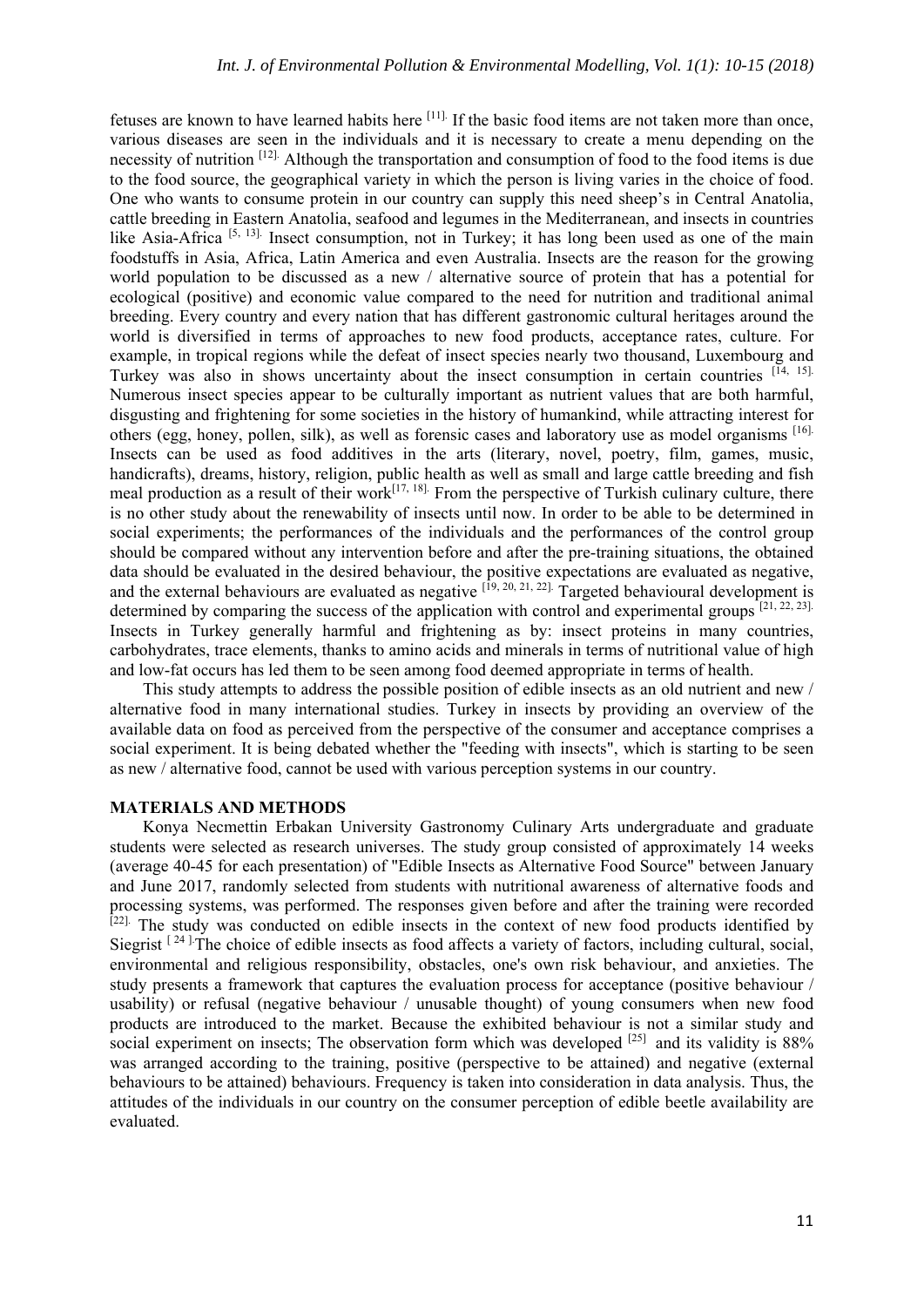#### **RESULTS**

In the study, Konya Necmettin Erbakan University observed the behaviours of second year and undergraduate students who are thought to be aware of the insects by taking the fall semester "New Trends in the World Cuisine" undergraduate students of Gastronomy Culinary Arts. What people consume insects as food in Turkey, and so they are willing to volunteer, and aimed to reveal the factors that affect this situation.

According to the sample size of the universe  $[26]$ , the expected and observed students are seen in Table1. Students who come to class regularly and agree to participate in the work are included.

|               | <b>Education Period</b> | Hoped | <b>Present</b> |  |
|---------------|-------------------------|-------|----------------|--|
| Undergraduate | First Branch            |       | .56            |  |
|               | Second Branch           | 36    | 34             |  |
| Graduate      | First Branch            | 10    | 10             |  |
|               | Totally                 | 107   | 0 <sup>0</sup> |  |

**Table 1.** Students taking the "New Trends in International Cuisine" course

Demographic characteristics are shown in Table 2, with the vast majority of students being undergraduates (90%) with an average age of 18 to 25 years. 52% of the respondents were male and were found to be mostly single.

| Demographic           | Age           | Undergraduate | Graduate | <b>Totally</b> |
|-----------------------|---------------|---------------|----------|----------------|
| Period                | First Branch  | 56            | 10       | 100            |
|                       | Second Branch | 34            |          |                |
| Age                   | <17           |               |          |                |
|                       | 18-25         | 85            |          | 94             |
|                       | >26           |               |          |                |
| Gender                | Female        | 43            |          | 48             |
|                       | Male          |               |          | 52             |
| <b>Marital Status</b> | Married       |               |          |                |
|                       | Single        | 85            |          | 95             |

**Table 2.** Demographic characteristics of students

In this study, which is regarded as an alternative food, it is thought that this study will be beneficial in determining the edibility of insects in our country and revealing what has been paid attention to renewable foods. Individuals participating in the study did not see insects as food source before training (92%) and after education they showed negative behaviour by falling to 74%; it was found that the positive behaviours that the students could prefer beetles were 8% before training and 26% after training (Figure 1).



**Figure 1.** Edible insect behaviour of students before and after training (1. graduate, 2. showing graduate students; a. behaviours performed in the pre-training period, b. post-training behaviours)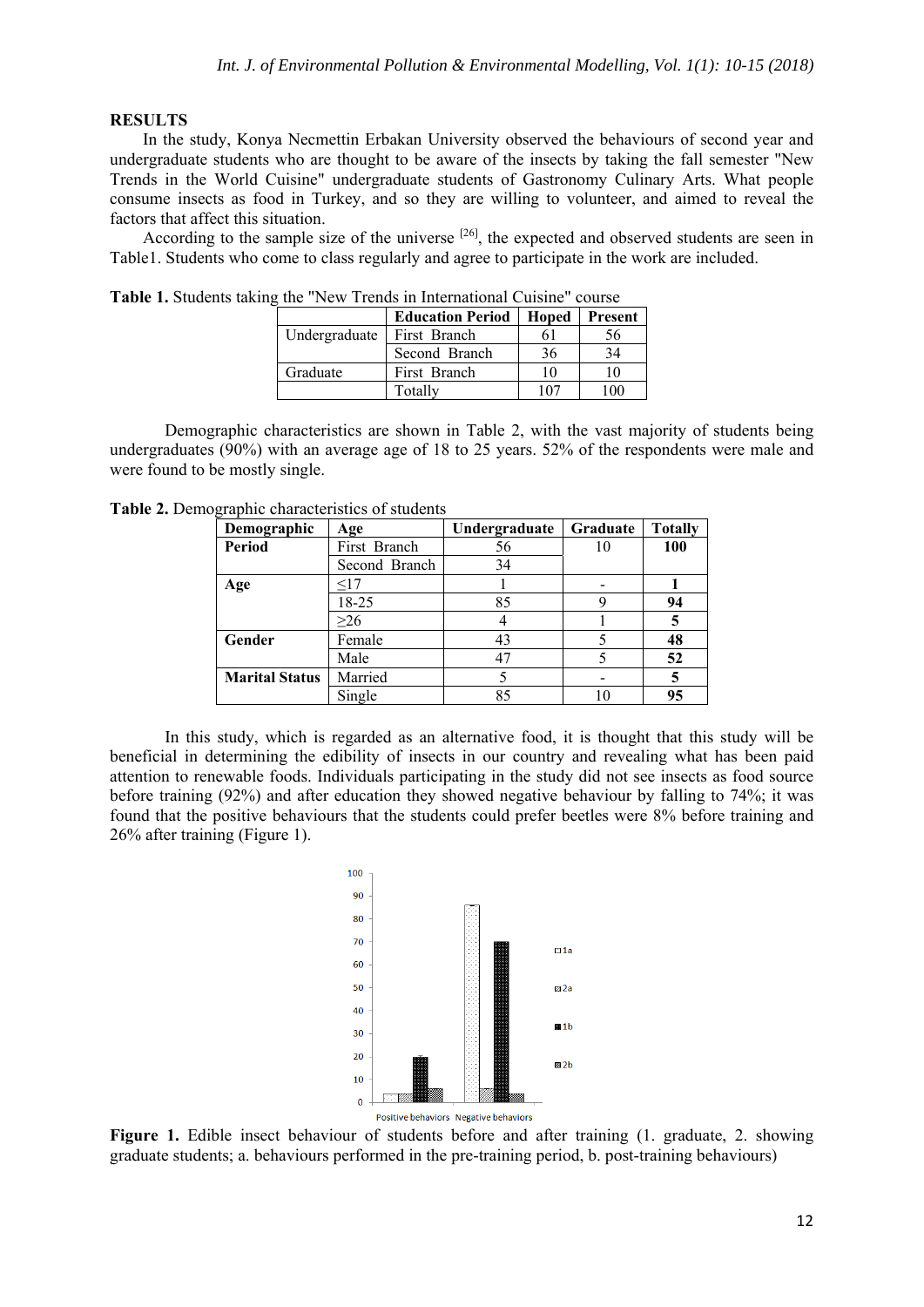The positive behaviour of the participants is low, because the effect of the religious opinion factor is high.

#### **DISCUSSION AND CONCLUSION**

Despite the fact that there are many studies on consumer's eating habits and attitudes and behaviours related to food preferences, Turkish culinary culture, new food cultures and practicing knowledge  $[27, 28, 29, 30, 31, 32, 33, 34]$  there is no study about possible consumer behaviours for feeding with insects and country. Agricultural areas, geographical food sources, safe food transportation concerns due to global warming and environmental factors increase the tendency of people to alternative foods and products. With this anxiety, people are seeing to new trends such as artificial meat and 3D technologies, edible flowers, insect feeding, waste-free kitchens, no from plate nutrition from the capsule  $^{[18]}$ .

In a study of five 5 insect species found to have a higher nutritional value than other insects  $[35]$ ; It has been reported that the protein content of insects is higher than that of the most widely accepted animal meat (cattle and pig) in the world, and the amount of fat is small and healthy compared to other meats. In a survey in Thailand, participants said they did not know that their feeder value despite insects feeding was high (83. 9%) [36]. In our study, it was determined that the amount of protein of the insects was high during the training and that the participants in the usability of the food shortage had positive behaviours.

In studies of nutritional behaviour, it is desirable that participants under age 18 be under 18 years of age (99%) as if we were working for  $[37]$  that they would not be able to express nutritional habits and continue the nutritional recovery period. In the same study, the average age of individuals who consume insects in Kenya (234 individuals), known to consume insects in Africa, is 41. 88% of these participants say they have consumed some edible insect species <sup>[37]</sup>. In this group, it is stated that insects are seen as an alternative food source against meat, and that their preference for possible risk factors affect their behaviour in food selection. Religion affects consumer behaviour with being an important source of motivation <sup>[38]</sup>. Increasing awareness of the Muslim population in the world has increased the prejudice given to halal food by affecting their behaviour  $[18]$ . In this case, consumers with Islamic beliefs do not consume edible insects and their products. Contrary to the work <sup>[37]</sup> it is seen in our country that one of the important factors that affect / restrict the nutritional behaviours of the consumers is not the possible risks but the belief situation. In terms of insects, it is stated that other insects except grasshoppers are not suitable for Islamic belief  $[16, 18]$ . It was determined that the increase in positive behaviour as a result of the trainings was 30.7% due to religious beliefs.

In Western countries, insects are not included in the nutrition culture, climate conditions are predisposed to agriculture and animal husbandry, welfare level and belief. For example, it has increased its acceptability as a new trend to be seen as a factor that prevents the wasteful consumption of "waste-free kitchens" [39, 40]. According to these results, it is seen that the majority of the participants are influenced by their beliefs that they do not accept edible insects as food and can be used as an alternative. The edible insect trend can be seen as an alternative to basic food and meat by consumers in different geographical regions but for our country, more detailed studies are needed when measuring the situation and attitude.

#### **REFERENCES**

- [1] Urban, J., Zverinova, I. and Scasny, M., 2012, What Motivates Czech Consumers to Buy Organic Food: Czech Sociological Review, Vol.48 (3), 509-536.
- [2] Yılmaz, E., and Özkan, S., 2007, Investigation of Eating Habits of University Students: Health Services Journal, Vol. 2(6), 87-104.
- [3] Gümüş, S., Korkmaz, M. and Gümüş, H., 2014, An Examination of Consumer Behaviour and An Example Application on Istanbul: International Good Marketing and Market Research Journal, Vol.2 (1), 124-140.
- [4] Lensvelt, E. and Steen Bekkers, L., 2014, Exploring Consumer Acceptance of Entomophagy: A Survey and Experiment in Australia and the Netherlands. Ecology of Food and Nutrition, 53, 543- 561.
- [5] Çepni, S. and Tabak, R., 2012, Nutrition Habits, Perceptions of Self-Efficacy and Optimistic Attitudes of University Students: Journal of Health and Society, Vol.22 (3), 38-48.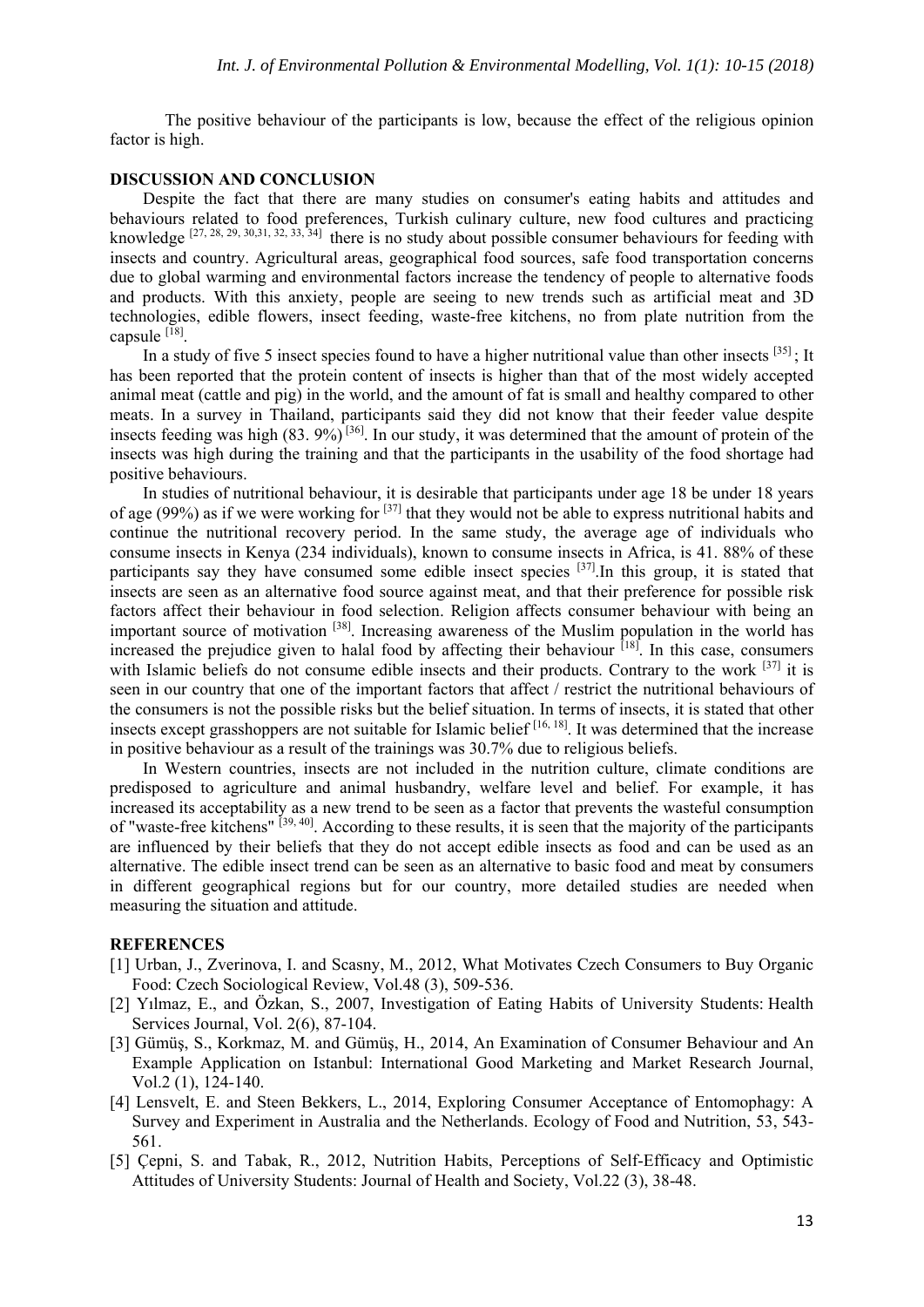- [6] Wollni, M. and Fischer, E., 2015, Member Deliveries in Collective Marketing Relationships: Evidence from Coffee Cooperatives in Costa Rica: European Review of Agricultural Economics, Vol.42 (2), 287-314.
- [7] Kundakçı, H.M., 2015, Comparison of University Students' Eating Attitudes, Perception of Ego, Body Perception and Stress Significance (Published Master Thesis): Ankara University Social Sciences Institute, Ankara.
- [8] Uzakgiden, D., 2015, Investigation of Nutrition Perceptions of Preschool Education Children (Published Master Thesis): Ege University Institute of Social Sciences, Izmir.
- [9] Tayar, M. and Hecer, C., 2015, Ready Meal Systems: Bursa, Dora Publishing.
- [10] Karakus, S. 2013., Factors Affecting Taste Perception: Journal of Tourism and Gastronomy Studies, Vol.1 (4), 26-34.
- [11] TSGF, 2015., Turkey Specific Food and Nutrition Guide: Hacettepe University Faculty of Health Sciences Department of Nutrition and Dietetics, Ankara.
- [12] Amar, E. C., Celia R. and Lavilla, P., 2004, Nutritional diseases: SEAFDEC Aquaculture Department, 9-66.
- [13] Losasso, C., Maggioletti, M. and Alonzi, C., 2015, Edible Insects: A Food Safety Solution Ore Food Safety Concern: Animal Frontiers, Vol.5 (2), 25-30.
- [14] Halloran, A., Vantomme, P., Hanboonsong, Y. and Ekesi, S., 2015, Regulating Edible Insects: The Challenge Of Addressing Food Security, Nature Conservation, And The Erosion Of Traditional Food Culture: Food Security, Vol.7 (3), 739-746.
- [15] Van Huis, A., 2015, Edible Insects Contributing To Food Security: Agriculture and Food Security, Vol.4 (20), 1-9.
- [16] Saruhan, I. and Tuncer, C., 2010, Cultural Entomology: Anatolia Agriculture Science Magazine, Vol.25 (1), 21-27.
- [17] Ozbek, H., 2008, Temperate Fruit Species of Insect Species Visitors in Turkey: Uludağ Beekeeping Review, Vol.8 (3), 92-103.
- [18] Güneş, E., Sormaz, U. and Nizamlıoğlu, H., 2017, Is There a Place for Insects in the Food and Tourism Sector: International Turkish World Tourism Research Journal, Vol.2 (1), 63-75.
- [19] Van Houten, R., 1979, Social Validation: The Evolution of Standards for Competency for Target Behaviours: Journal of Applied Behaviour Analysis, Vol.12 (4), 581-591.
- [20] Kennedy, C.H., 2002, The Maintenance of Behavioural Change is An Indicator of Social Validity. Behavior Modification, 26 (5), 594-604.
- [21] Christensen, L., Young, K. R., and Marchant, M., 2004, The Effects of a Peer-Mediated Positive Behaviour Support Program on Socially Appropriate Classroom Behaviour: Education and Treatment of Children, Vol.27 (3), 199-234.
- [22] Akalın, S., 2014, An Example of An Application on Social Comparison in Special Education Research: Ankara University Faculty of Educational Sciences Special Education Journal, Vol.15 (03), 19-31.
- [23] Vuran, S. and Sonmez, M., 2008, Evaluation of Social Validity in The Concept Of Social Validity And Conducted Postgraduate Thesis in The Field Of Special Education in Turkey: Ankara University Faculty of Educational Sciences Special Education Journal, Vol.9 (1), 55-65.
- [24] Siegrist, M., 2008, Factors Influencing Public Acceptance of Innovative Food Technologies and Products: Trends in Food Science and Technology, Vol.19 (1), 603-608.
- [25] Akalın, S., 2007, Investigation of Classroom Behaviour of Primary School Primary School Teachers and Students with/without Mainstreaming Students: Ankara University Institute of Educational Sciences, Ankara.
- [26] Ural, A. Kılıc, I., 2005, Scientific Research Process and Data Analysis with SPSS: Detay Publishing, Ankara.
- [27] Talas, M., 2005, Turkish Food Culture in the Historical Period and Turkish Foods: Selçuk University Journal of Turkic Studies, Vol.1 (18), 273-283.
- [28] Erbaş, M., 2006, Functional Foods as a New Food Group: Turkey, Vol.9, 24-26.
- [29] Çetin, E. C., 2007, The Effect of Gender Factor on Adult Consumers' Nutritional Preferences and Attitudes Towards Healthy Nutrition: Ankara University Institute of Science and Technology, Ankara.